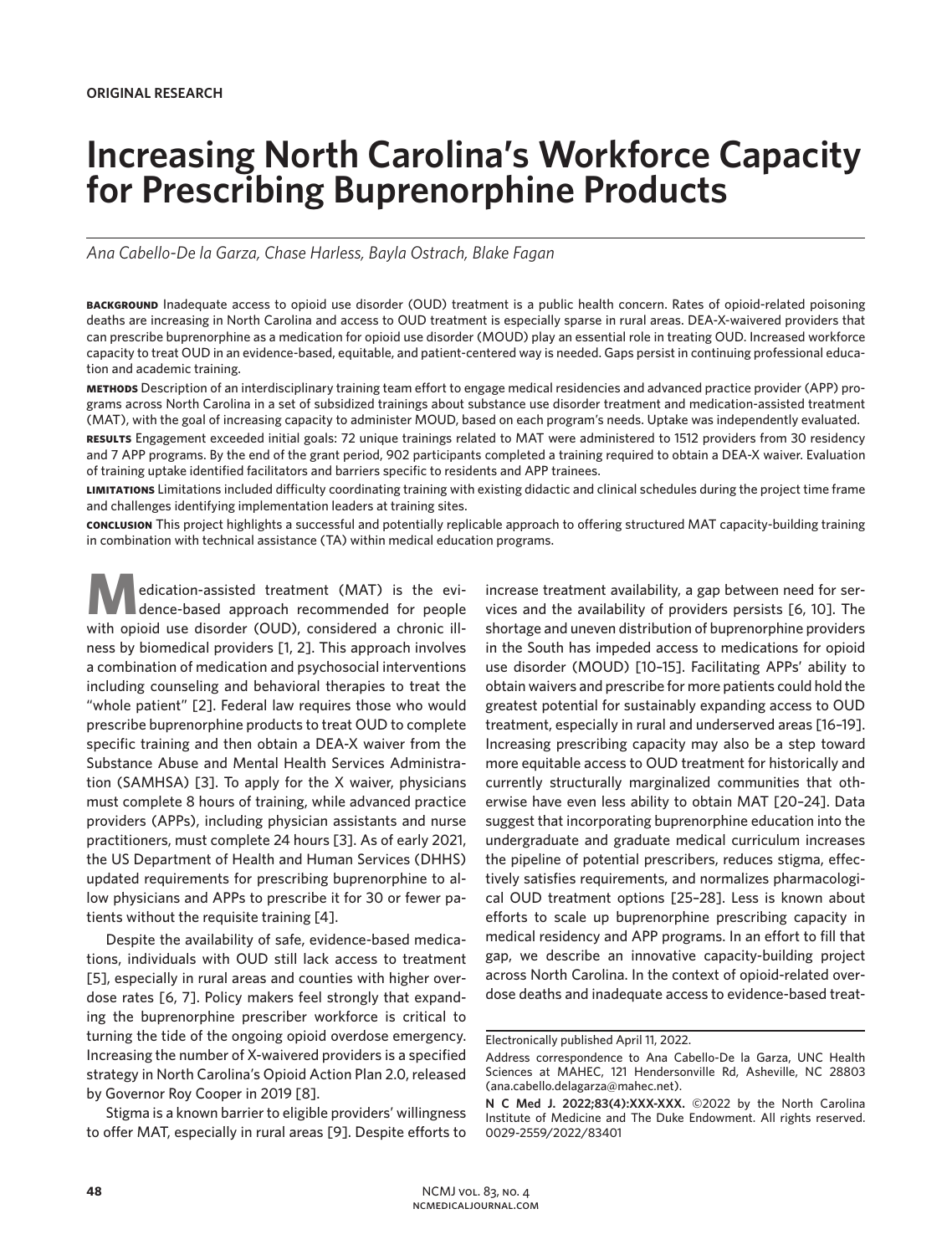ment options for many North Carolinians, the North Carolina Department of Health and Human Services (NCDHHS) contracted with the Mountain Area Health Education Center (MAHEC) to train medical residents and APP trainees in necessary skills for OUD treatment. With the goal of sustainably embedding MAT education in medical residency and APP curricula, from November 2018 through October 2019 UNC Health Sciences at MAHEC educators and staff designed and implemented trainings and technical assistance (TA).

#### **Method**

The initial goal was to engage 10 North Carolina family medicine residencies to participate. Recruitment involved directly reaching out to clinical contacts and medical education networks. The team also utilized recruitment letters and followed up on referrals. Inclusion criteria initially consisted of being in a residency program in family medicine.

Participation began with a signed memorandum of understanding that allowed participating sites to select trainings and TA opportunities and indicate their intention (yes, no, unsure) to integrate MAT education into ongoing curriculum and training. Participating programs identified a "MAT champion" who was expected to serve as the sustainable driving force of transformation of their curriculum. Programs scheduled and provided space to host at least 1 of the trainings offered. Participating programs agreed to endorse optional program faculty and resident participation in evaluation activities if their site was selected. The project leadership team designed an implementation plan focused on key components of capacity and infrastructure at the program level assumed likely to influence full implementation of MAT education.

#### *Trainings*

Four evidence-based technical trainings were developed with expert consultation and offered during the project timeline. The introductory course was *MAT 101*, an overview of MAT including recommendations for reducing stigma and bias toward patients with substance use disorder in the clinical setting. Second, trainers presented the MAT waiver training developed by the Providers Clinical Support System (PCSS) and the American Academy of Addiction Psychiatry (AAAP) [29]. The third course was *Recovery Within Reach*  (now retitled *SUDs 101 for the Clinic Team*), intended as a companion to the waiver training to help clinic teams prepare to support prescribers offering office-based opioid treatment (OBOT). Lastly, an event titled *PCSS MAT Waiver Training for Prescriber Champions* provided an opportunity for champions to meet counterparts, learn best practices in teaching MAT education, practice presenting a module, share lessons learned, and strategize on how to achieve sustainability. Through this 2-day experiential training, participants learned about trauma- and resiliency-informed care models with a health equity approach to treatment and prevention. Each of the original trainings included specific

information about overdose prevention and harm reduction, in addition to OUD treatment content [30].

The MAT waiver training course is one of the options for fulfilling current requirements by federal law for eligible providers to apply for the DEA-X waiver to prescribe buprenorphine products for OUD. This 1-time course counts toward the 8 hours required for physicians and the 24 hours required for APPs. To promote confidence and foster competence after the trainings, the interdisciplinary training group offered TA opportunities to programs' clinical and leadership teams: coaching calls, shadowing sessions at MAHEC's Family Health Center, co-teaching mentorship, and Project ECHO® (Extension for Community Healthcare Outcomes) [31] virtual learning sessions comprised of a didactic and case presentations for MAT and chronic pain. These assisted in implementing training as intended as well as adapting fit to each program's needs, goals, timelines, and capacity. To complement other TA opportunities, an interdisciplinary team of researchers; graduate and undergraduate students; public health professionals; and health care providers from UNC Health Sciences at MAHEC, UNC Gillings School of Public Health (Asheville), NCDHHS, and the AAAP compiled a training resource, the "MAT/MOUD Policies, Procedures, and Resources Manual." The manual is intended to support the overall efforts of the workforce capacity-building project.

Throughout the project, the training team supported each program's capacity-building within an MAT prescribing continuum of readiness (Wilson C, Fusco C, Ostrach B, Harless C. Continuum of Readiness for MAT prescribing in residency programs. Schema internally developed for evaluation planning. UNC Health Sciences at MAHEC; 2019). Given that champions can transform systems and create change in the primary care setting [32], the team designed an opportunity to identify key stakeholders within each program who could contextually embed MAT education and thus increase workforce capacity via an infrastructure that supports new instructional practices and thus new behaviors. Champions embodied: 1) effective communication for the purpose and scope of work, 2) leadership with adaptive vision to cultivate an environment for ongoing quality improvement within the curriculum as well as in practice, and 3) capacity to guide adaptation and integration of MAT education into curriculum.

## **Results**

With the support and partnership of state networks including the Area Health Education Centers (AHEC), the project surpassed the initial goal of 10 programs, ultimately reaching 1512 trainees from 30 residency programs and 7 APP programs. The project expanded to other specialty training programs, including pediatrics, internal medicine, obstetrics and gynecology, psychiatry, emergency medicine, and urology. All engaged programs completed at least 1 training. Twenty-five residencies and training programs affirmed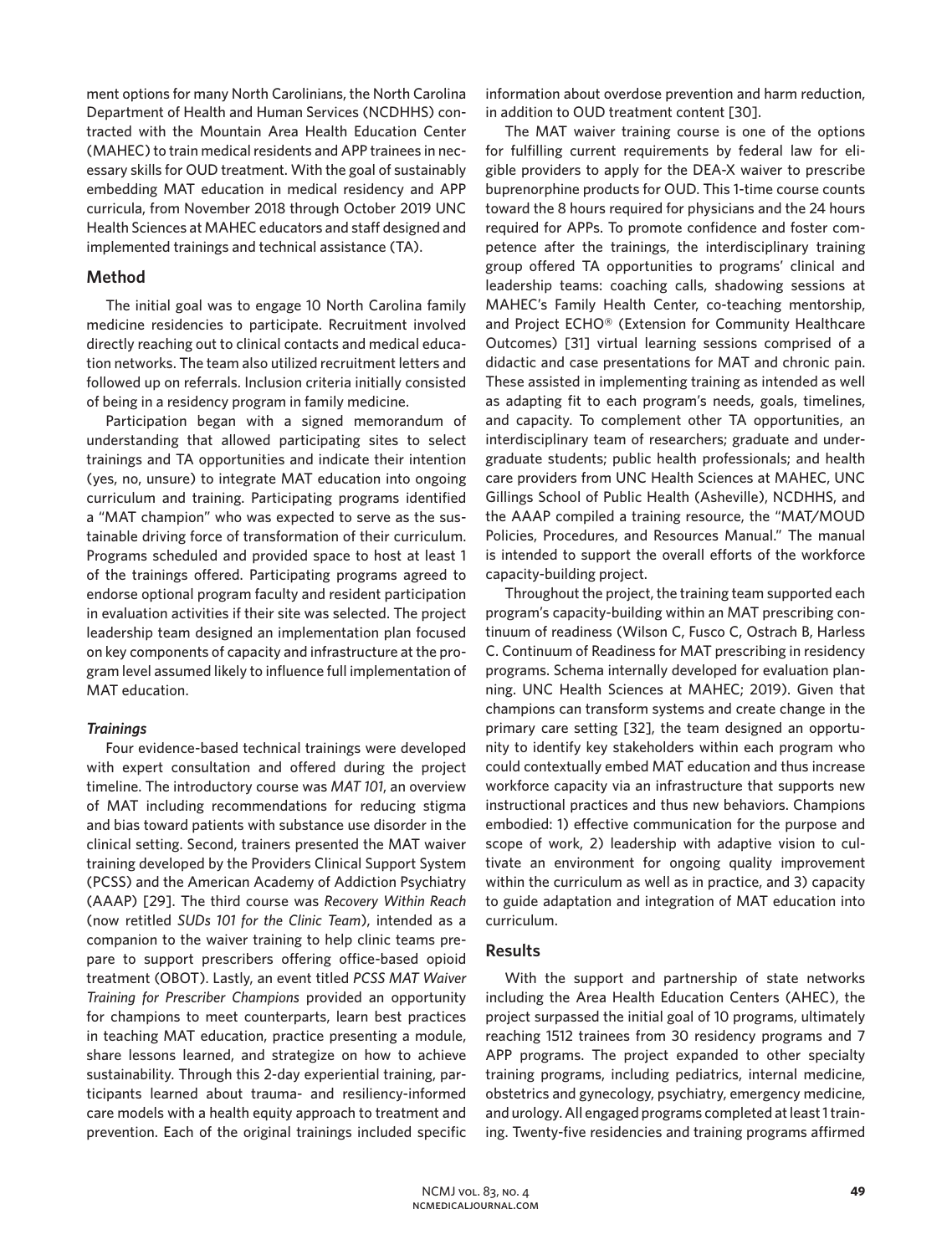an intention to, and need for support in, implementing MAT waiver training as an ongoing part of their curriculum. Five residencies and 3 PA training programs indicated they were "unsure" about their intention to add waiver training to curricula. All engaged programs received a tailored action plan to guide further implementation.

The project reached participants from 54 counties throughout North Carolina. A total of 63 champions statewide committed to embedding MAT education in curricula. Through those champions, 21 unique programs received some form of TA. In total, 8 unique programs participated in co-teaching. Two champions led a training on their own, engaging in a coaching call beforehand to review best practices in content delivery, as well as a post-session debrief to review lessons learned.

### *Evaluation*

Upon project completion, independent evaluation researchers (the second and third authors) reported directly to funders on factors in training and TA uptake. The purpose of the evaluation was to assess what stakeholders at residency and training programs perceived as affecting their motivation and ability to uptake buprenorphine waiver and additional trainings and TA. The evaluation used data from key informants at 10 training sites selected with inclusion criteria consisting of: diversity of specialties, scope of practice, geographic distribution, public/private funding, and trainings selected. Evaluation data were collected through stakeholder interviews, training observations, site visits, surveys of training participants and stakeholders, and curriculum content review (Table 1). Two key themes related to training and TA uptake emerged: *training need, structure, and sustainability; and implementation challenges*. The biggest factor in uptake of trainings appeared to be the ability to integrate them into existing program schedules. Peer provider championing of the trainings, offering all necessary curriculum and materials with flexibility as to how, when, and where training could be offered, carried the most weight with program leadership. These perceptions are exemplified in quotes from distinct evaluation participants:

*… it's just... wonderful… here I was looking at either doing it all online, or driving up to Asheville. And then to be told that, 'Oh, by the way, it's [in] 2 weeks, the first one—[here] in the next building… it was just easy. I think anything where… where you get it brought to you is wonderful…* (APP faculty champion)

*[the trainers] just made it so accessible… I would have not thought to get my [waiver] at all. I mean, it's kind of like leading the horse to the water, and maybe the horse will drink. If you give it to us, it certainly makes it easier on us. Yeah, I wouldn't have [the waiver] right now, if it wasn't for [the training being offered].* (medical residency director)

Perceived need for more buprenorphine product availability in participants' regions and programs also motivated acceptance of training; yet, most program leadership had not pursued training prior to this effort. Subsidizing the trainings was a factor in their uptake: *"... having it be no cost is basically the incentive, it breaks down barriers, and having it be on campus, it breaks down more barriers than cost,"* said one medical residency faculty champion.

Evaluation participants expressed concerns that a lack of prescribing infrastructure at programs could affect skills implementation: *"I mean you can train all the residents you want, but if the infrastructure is not there, then it doesn't matter. So… it's great that I learned about this, you know, I learned about it back in September. Have I written a single buprenorphine script? No,"* another faculty champion said.

Their concerns included a lack of DEA-X-waivered and prescribing supervising faculty (preceptors), costs of becoming waivered/licensed, and additional requirements for APPs:

*I think it's really [the] logistics of getting all of our faculty waivered because we really want to have those preceptors [for] the residents' waivers… that's a barrier…* (medical residency director)

*So, our residents do not currently prescribe individually because our program is not in a position to pay for their DEA [license]. And they have to have their adult DEA [license], [and other required paperwork]… in order to have their Rx license… our program doesn't pay for that. So, when [the trainees] see Suboxone [prescribing], they see it with one of us faculty members…* (medical residency faculty champion)

*As an NP my hands are tied in this state, due to supervision. Unless [my] supervising physician becomes waivered… Number 1 barrier for NPs is the lack of supervising physicians… There are barriers to getting trained. Extra 16 hours? It is difficult adding this to any curriculum. An extra 16 hours could be a whole module. Where are we going to stick this extra [module]?* (APP program director)

The evaluation found that residency and APP programs may not seek trainings unless these are directly offered free of charge. Trainings appeared likely to have more uptake and greater perceived impact with more program leadership and faculty buy-in. Uptake was also greater where faculty

| <b>TABLE 1.</b><br><b>Evaluation Data Sources</b>                                             |                       |                        |
|-----------------------------------------------------------------------------------------------|-----------------------|------------------------|
| Evaluation<br>Data Sources                                                                    | Qualitative<br>Sample | Quantitative<br>Sample |
| Stakeholder interviews (residency<br>directors; residency coordinators;<br>faculty champions) | $n = 20$              | n/a                    |
| Surveys (residency directors; faculty<br>champions; other program faculty;<br>residents)      | n/a                   | $n = 133$              |
| Training observations                                                                         | $n = 11$              | n/a                    |
| Site (program) visits                                                                         | $n = 5$               | n/a                    |
| Curriculum review                                                                             | $n = 6$               | n/a                    |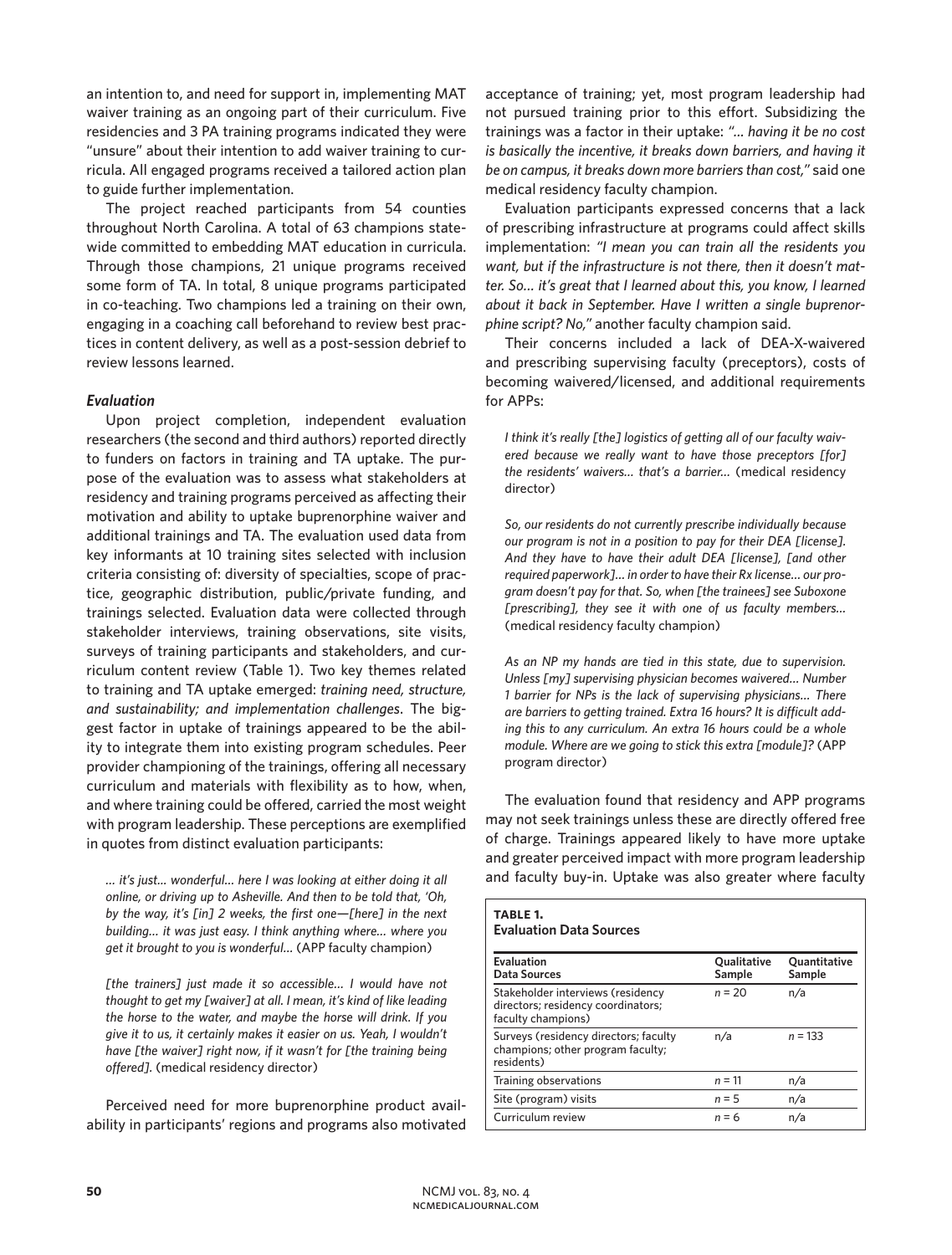(including preceptors) were already DEA-X-waivered, prescribing, and mentoring new trainees. Buy-in appeared more likely where program leadership received and shared more of the information they received about training content ahead of time. Evaluation participants indicated it would be ideal to assess current OUD awareness and training needs at a given residency or APP program before selecting the trainings to be offered. Program leadership, in particular, indicated that program readiness for buprenorphine prescribing was a factor in their sites' and trainees' ability to seek, participate in, and benefit from X waiver and related trainings. Challenges posed by X waiver and licensure fees and greater training requirements for APPs were all seen as factors that delayed or deterred trainees from obtaining an X waiver despite free training.

### **Discussion**

As stated in the literature, there is a lack of access to buprenorphine treatment. This training and TA project sought to increase workforce capacity to prescribe. As a result of this project, many participants received training that would facilitate obtaining their waiver. However, the question of whether participants are actually prescribing after attending the training remains. Structural barriers impact prescribing. Curricula, policy, and procedures all affect individual clinician capacity to implement newly learned skills. Reconfirming earlier research, many training participants did not feel that their program or clinical site had the necessary structures in place to support them to effectively prescribe buprenorphine. So, while training provides the opportunity to increase waivered providers, it is important to consider the structural support needed for prescribing. The continued use of TAs from expert providers may offer an opportunity to bridge structural gaps. Subsidizing training motivates uptake, though content should address trainee specialties and requirements. Supporting faculty to obtain waivers and prescribe may have the greatest impact on trainees' obtaining waivers and eventually prescribing. Training should be targeted to programs' current level of readiness as assessed by current and planned curriculum, current and desired prescribing, and faculty readiness. Allocating subsidies for waiver and license fees may increase likelihood that investment in training will result in skills implementation. Further, APP prescribers can address buprenorphine access gaps, particularly in rural areas. Addressing the unequal burden of waiver requirements might maximize opportunities to improve MOUD access in underserved areas. Exemplary quotes from the evaluation highlight the need for programlevel commitments to support providers who are willing, able, and ready to implement and expand evidence-based practice changes to ultimately benefit patients.

The 2021 DHHS guidelines [4] removed a training barrier, which will have an impact on our model as we continue our efforts to increase the workforce capacity to prescribe buprenorphine. By adapting our model and content based on the emergent provider needs and changing policy landscape, our team will continue to support champions and partnering educational sites to have the tools to train and prepare the workforce for best practices for prescribing MOUD.

## **Limitations**

The training project had the following limitations: identifying program contacts to coordinate scheduling, navigating bureaucratic processes to finalize agreements, balancing didactic and clinical schedules, lack of TA uptake given competing priorities, and participant uncertainty of completion of the MAT waiver training and credentialing. To address these, trainings were scheduled to best fit the need of each program, TA was promoted to all stakeholders, leaders encouraged interdisciplinary champions beyond clinical roles, and a "welcome letter" was developed to explain the next steps to obtain an X waiver after the training. In addition, 6 faculty were coached to teach a waiver class on their own after being approved by PCSS.

### **Conclusions**

All participating programs were engaged with the intention to sustainably address opioid-related overdose rates and increase equitable access to buprenorphine products as a form of MAT. By offering trainings and TAs for buprenorphine product prescribing to medical residents and APP trainees in a state disproportionately affected by opioidrelated overdoses and lacking adequate access to OUD treatment, this project increased the potential prescribing capacity of the North Carolina workforce, provided those trained receive adequate infrastructural support to obtain X waivers and begin prescribing. Program leaders strove to continue bridging gaps between theory and practice with innovations that can be feasibly implemented by champions and sustained to support the health care workforce in providing substance use treatment and preventing overdoses. The ultimate goal was for each of the 37 participating programs to eventually go on to independently train and support trainees on a yearly basis to provide MAT-related education and obtain buprenorphine waivers to eventually prescribe. Given that system change is required in order to facilitate practice change, as exemplified by the new 2021 DHHS guidelines, MAHEC will develop a specialty-specific blueprint of options for integrating substance use disorder education into the curriculum, including highlights for didactics, rotations, accreditation milestones, and other relevant resources. This blueprint will then serve to contextualize the TA—specifically the coaching sessions—to be targeted to a program's level of readiness in terms of current curriculum content, planned curriculum development, current level of prescribing, desired level of prescribing, and degree of faculty/preceptor readiness. If MAT training is sustainably embedded in the academic curriculum for every generation of prescribers in the medical education pipeline, then workforce capacity may be increased at the front lines. The proj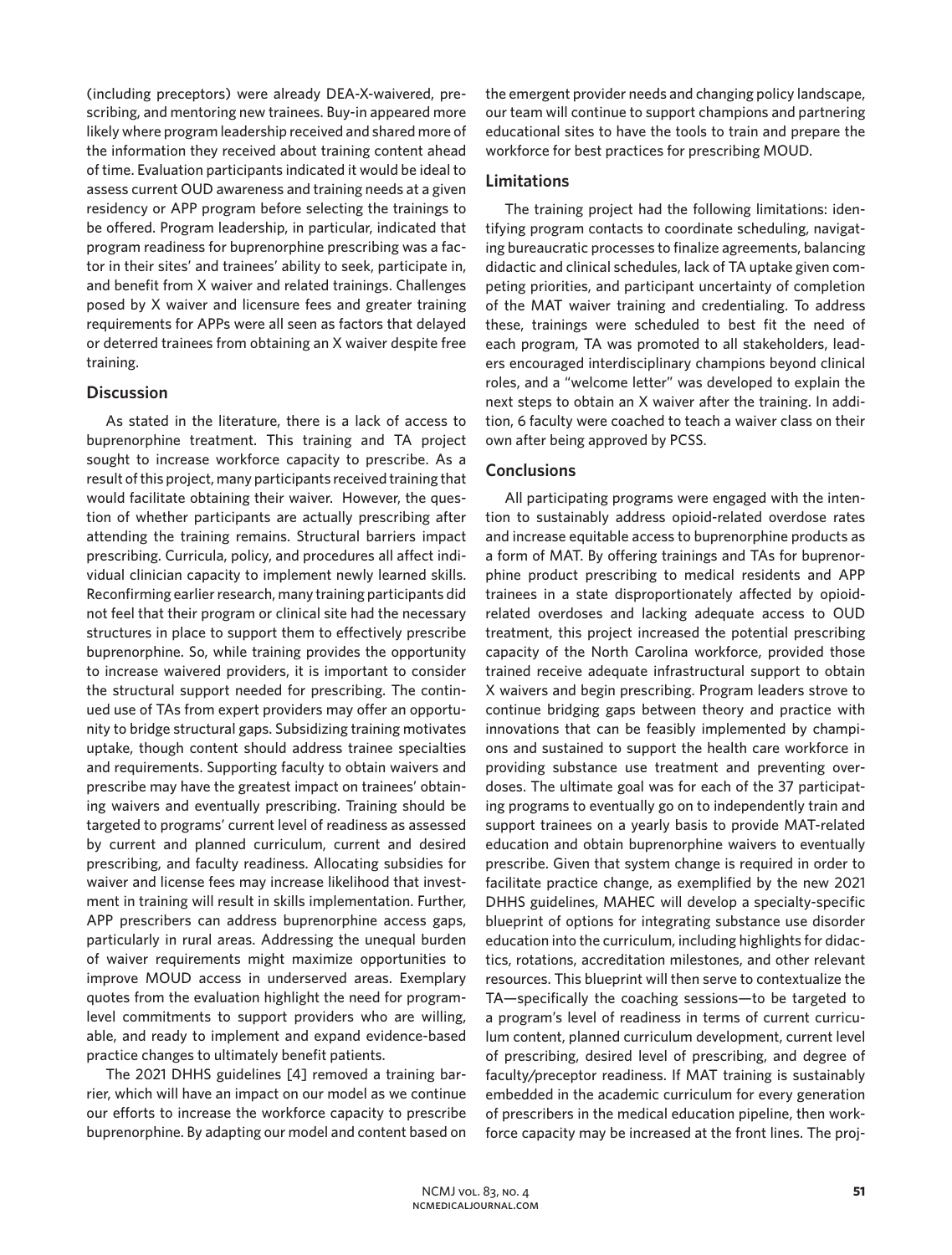ect leadership continues to develop and implement ongoing training and TA for residency and APP programs statewide, using lessons learned in the first year to inform current and upcoming efforts.

**Ana Cabello-De la Garza, MSW, MPH** senior program manager, Department of Community and Public Health Sciences, Mountain Area Health Education Center, Asheville, North Carolina.

**Chase Harless, MSW** research project associate III, Mountain Area Health Education Center, Asheville, North Carolina.

**Bayla Ostrach, MA, PhD, CIP** appointed faculty, Department of Family Medicine, Boston University School of Medicine, Boston, Massachusetts. **Blake Fagan, MD** chair of family medicine, Mountain Area Health Education Center, and professor, Department of Family Medicine, UNC School of Medicine, Asheville, North Carolina.

#### **Acknowledgments**

Disclosure of interests. The training project and evaluation were each funded by the North Carolina Department of Health and Human Services through the Centers for Disease Control and Prevention (CDC) Cooperative Agreement Number 6NU9OTP921993. During the training project period Dr. Fagan was also funded as a clinical consultant to the CDC Foundation.

This project was possible thanks to the guidance and support from the NCDHHS Injury and Violence Prevention Branch (IVPB). We are grateful for the efforts of the American Academy of Addiction Psychiatry (AAAP), the Providers Clinical Support System (PCSS), and the North Carolina Area Health Education Centers (AHEC). Special thanks to Carriedelle Fusco, RN, MSN, FNP-BC; Courtenay Wilson, PharmD, BCACP, CPP; Melinda Ramage, MSN, FNP-BC, CARN-AP; Kathy Foley, MA, MHSA, PhD; Marie Gannon, LPC, LCAS, CSI; Caroline Carter, LCMHCS, LCAS, CCS, MS; Zach White, LCSW, LCAS; Shuchin Shukla, MD, MPH; Susan McDowell, MD; Nathan Mullins, MD, FACOG; Elisabeth Wallace, MSIS; Kevin Mahoney, NCCPSS; Elizabeth Flemming, MA, LCMHC; Karen Lambert; Lisa James, BS; Amanda Espinel, BS; Nickolas Gold-Leighton, BS, CWP; Abigail Earley; Erin Major, BA; Katie Leiner, BS; Claire Kane, BA; Brenda Benik; Kyle Adams, BS; Joan L. Colburn, MLIS; and Sara Christensen.

#### **References**

- 1. Morse ED. Addiction is a chronic medical illness. *N C Med J.*  2018;79(3):163–165. doi: 10.18043/ncm.79.3.163
- 2. MAT Medication, Counseling, and Related Conditions. Substance Abuse and Mental Health Services Administration website. Accessed August 25, 2020. https://www.samhsa.gov/ medication-assisted-treatment/medications-counseling-relatedconditions#medications-used-in-mat/
- 3. Statutes, Regulations, and Guidelines. Substance Abuse and Mental Health Services Administration website. Accessed August 25, 2020. https://www.samhsa.gov/medication-assisted-treatment/ statutes-regulations-guidelines
- 4. US Department of Health and Human Services. Practice Guidelines for the Administration of Buprenorphine for Treating Opioid Use Disorder. *Fed Reg.* 2021;86(22439):22439–22440. https://www. federalregister.gov/d/2021-08961
- 5. Walley AY, Alperen JK, Cheng DM, et al. Office-based management of opioid dependence with buprenorphine: clinical practices and barriers. *J Gen Intern Med.* 2008;23(9):1393–1398. doi: 10.1007/ s11606-008-0686-x
- 6. Flavin L, Malowney M, Patel NA, et al. Availability of buprenorphine treatment in the 10 states with the highest drug overdose death rates in the United States. *J Psychiatr Pract.* 2020;26(1):17–22. doi: 10.1097/PRA.0000000000000437
- 7. Andrilla CHA, Moore TE, Patterson DG, Larson EH. Geographic distribution of providers with a DEA waiver to prescribe buprenorphine for the treatment of opioid use disorder: a 5-year update. *J Rural Health.* 2019;35(1):108–112. doi: 10.1111/jrh.12307
- 8. North Carolina Department of Health and Human Services, Division of Public Health. *North Carolina's Opioid Action Plan: Updates and Opportunities.* Published June 2017. Accessed August 25, 2020. https://files.nc.gov/ncdhhs/OAP-2.0-8.7.2019\_final.pdf
- 9. Richard EL, Schalkoff CA, Piscalko HM, et al. "You are not clean until

you're not on anything": perceptions of medication-assisted treatment in rural Appalachia. *Int J Drug Policy.* 2020;85102704. doi: 10.1016/j.drugpo.2020.102704

- 10. Andrilla CHA, Coulthard C, Larson EH. Barriers rural physicians face prescribing buprenorphine for opioid use disorder. Ann Fam Med. 2017;15(4):359–362. doi: 10.1370/afm.2099
- 11. Khatiwoda P, Proeschold-Bell RJ, Meade CS, Park LP, Proescholdbell S. Facilitators and barriers to naloxone kit use among opioiddependent patients enrolled in medication assisted therapy clinics in North Carolina. *N C Med J.* 2018;79(3):149–155. doi: 10.18043/ ncm.79.3.149
- 12. Cooper HL, Cloud DH, Freeman PR, et al. Buprenorphine dispensing in an epicenter of the U.S. opioid epidemic: a case study of the rural risk environment in Appalachian Kentucky. *Int J Drug Policy.*  2020;85:102701. doi: 10.1016/j.drugpo.2020.102701
- 13. Patrick SW, Buntin MB, Martin PR, et al. Barriers to accessing treatment for pregnant women with opioid use disorder in Appalachian states. *Subst Abus.* 2019;40(3):356–362. doi: 10.1080/08897077.2018.1488336
- 14. Langabeer JR, Stotts AL, Cortez A, Tortolero G, Champagne-Langabeer T. Geographic proximity to buprenorphine treatment providers in the U.S. *Drug Alcohol Depend.* 2020;213:108131. doi: 10.1016/j. drugalcdep.2020.108131
- 15. Andrilla CHA, Moore TE, Patterson DG. Overcoming barriers to prescribing buprenorphine for the treatment of opioid use disorder: recommendations from rural physicians. *J Rural Health.*  2019;35(1):113–121. doi: 10.1111/jrh.12328
- 16. Andrilla CHA, Jones KC, Patterson DG. Prescribing practices of nurse practitioners and physician assistants waivered to prescribe buprenorphine and the barriers they experience prescribing buprenorphine. *J Rural Health.* 2020;36(2):187–195. doi: 10.1111/ jrh.12404
- 17. Roehler DR, Guy GP Jr, Jones CM. Buprenorphine prescription dispensing rates and characteristics following federal changes in prescribing policy, 2017-2018: a cross-sectional study. *Drug Alcohol Depend.* 2020;213:108083. doi: 10.1016/j.drugalcdep.2020.108083
- 18. Klein T, Hartung D, Geddes J. Accessing the Oregon frontier: the impact of expanding authority for buprenorphine to nurse practitioners. *Health Serv Res.* 2020;55(S1):74–75. doi: 10.1111/1475- 6773.13432
- 19. Ramage M, Tak C, Goodman D, Johnson E, Barber C, Jones HE. Improving access to care through advanced practice registered nurses: focus on perinatal patients with opioid use disorder. *J Adv Nurs.*  2021;77(1):4–10. doi: 10.1111/jan.14544
- 20.Woodall T, Ramage M, LaBruyere JT, McLean W, Tak CR. Telemedicine services during COVID-19: considerations for medically underserved populations. J Rural Health. 2021;37(1):231–234. doi: 10.1111/ jrh.12466
- 21. Santoro TN, Santoro JD. Racial bias in the US opioid epidemic: A review of the history of systemic bias and implications for care. Cureus. 2018;10(12):e3733. doi: 10.7759/cureus.3733 https://www. cureus.com/articles/16247-racial-bias-in-the-us-opioid-epidemica-review-of-the-history-of-systemic-bias-and-implications-for-care
- 22. Hansen H, Skinner ME. From white bullets to black markets and greened medicine: the neuroeconomics and neuroracial politics of opioid pharmaceuticals. *Ann Anthropol Pract.* 2012;36(1):167–182. doi: 10.1111/j.2153-9588.2012.01098.x
- 23. Substance Abuse and Mental Health Services Administration. *The Opioid Crisis and the Hispanic/Latino Population: An Urgent Issue.* Publication No. PEP20-05-02-002. Office of Behavioral Health Equity; 2020.
- 24. Goedel WC, Shapiro A, Cerdá M, Tsai JW, Hadland SE, Marshall BDL. Association of racial/ethnic segregation with treatment capacity for opioid use disorder in counties in the United States. *JAMA Netw Open.* 2020;3(4):e203711. doi: 10.1001/jamanetworkopen.2020.3711
- 25. McEwen S. Spotlight on the safety net: NC medical schools step up efforts to address the opioid epidemic: waiver training for students. *N C Med J.* 2019;80(3):191–192. doi: 10.18043/ncm.80.3.191
- 26. Thomas J, Slat S, Woods G, Cross K, Macleod C, Lagisetty P. Assessing medical student interest in training about medications for opioid use disorder: a pilot intervention. *J Med Educ Curric Dev.*  2020;7:2382120520923994. doi: 10.1177/2382120520923994